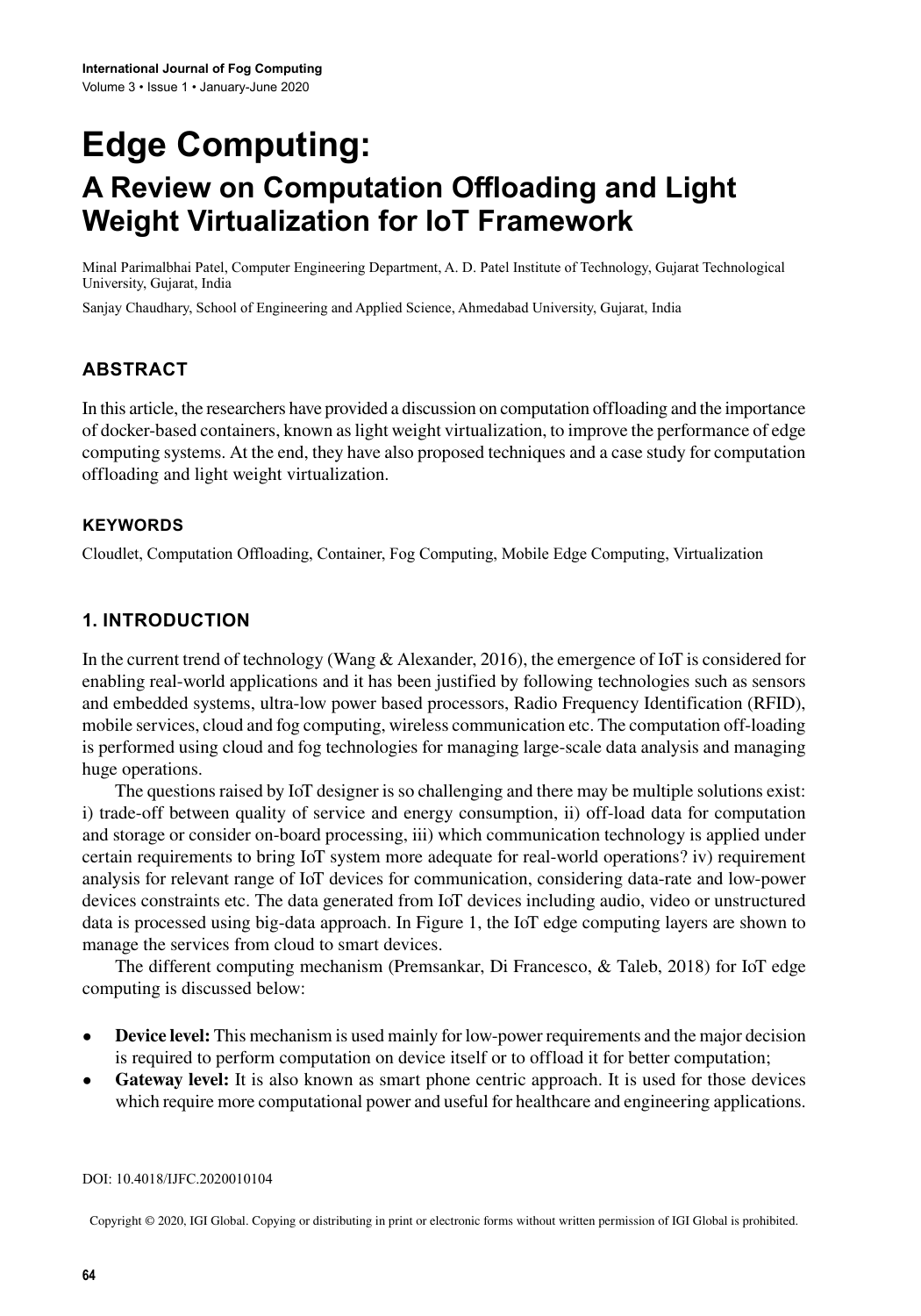

### **Figure 1. Fundamentals of IoT Edge Computing (Premsankar, Di Francesco, & Taleb, 2018)**

It is able to manage the data communication through the wireless communication and the issues concern with latency is required to minimize for better performance;

- **Fog level:** This layer is able to give more computation power compared with device and gateway approaches. It is a micro cloud activity to manage the data closer to the user and it is able to solve data analysis at greater depth;
- **Compare to cloud computing:** It is used to reduce latency and bandwidth issues for different IoT applications;
- **Cloud level:** It is mainly used for server processing at cloud and big data can be processed to provide decision making in different cloud layers.

In Figure 2, three different edge computing platforms (Premsankar, Di Francesco, & Taleb, 2018) are shown and the comparison of edge system to the fog and cloud systems are shown with necessary elements.

### **2. IoT-ENABLE MIDDLE LAYER TECHNOLOGIES**

In this section, three different IoT-enable middle layer technologies are discussed below:

1. Fog Computing

The fog computing (Ai, Peng, & Zhang, 2018; Atlam, Walters, & Wills, 2018; Yi, Li, C., & Li, Q., 2015) is useful for variety of tasks between cloud and edge architectures for end-to-end IoT applications. The fog is used between cloud to things providing different services such as storage, computation and networking. The fog is different than the edge, as it is the concept in which services are provided among networks and between different devices that reside at the edge. The fog is extension to cloud at finer detail for service proving at closer to the user, while edge is known to work without cloud. The IoT data is very huge in amount that is generated by various applications. The fog nodes are considered as key elements for cloud-IoT solution and it is used to perform data analysis and mining of data generated by sensor devices to perform faster execution. The fog architecture is designed to provide decision making of such sensor data to manage IoT devices. The fog computing is useful for face recognition-based security and privacy issues, driver based assistance service, healthcare and emergency based latency services etc.

For example, considering vehicle-to-vehicle application, the processing is to be performed with the support of middle layer platforms, so it is mandatory to offload data at any cost. Using fog computing, fog manager can handle offloading request between fog orchestrator and fog abstraction layers. It can manage certain issues such as quality service, optimal fog node selection, load balancing